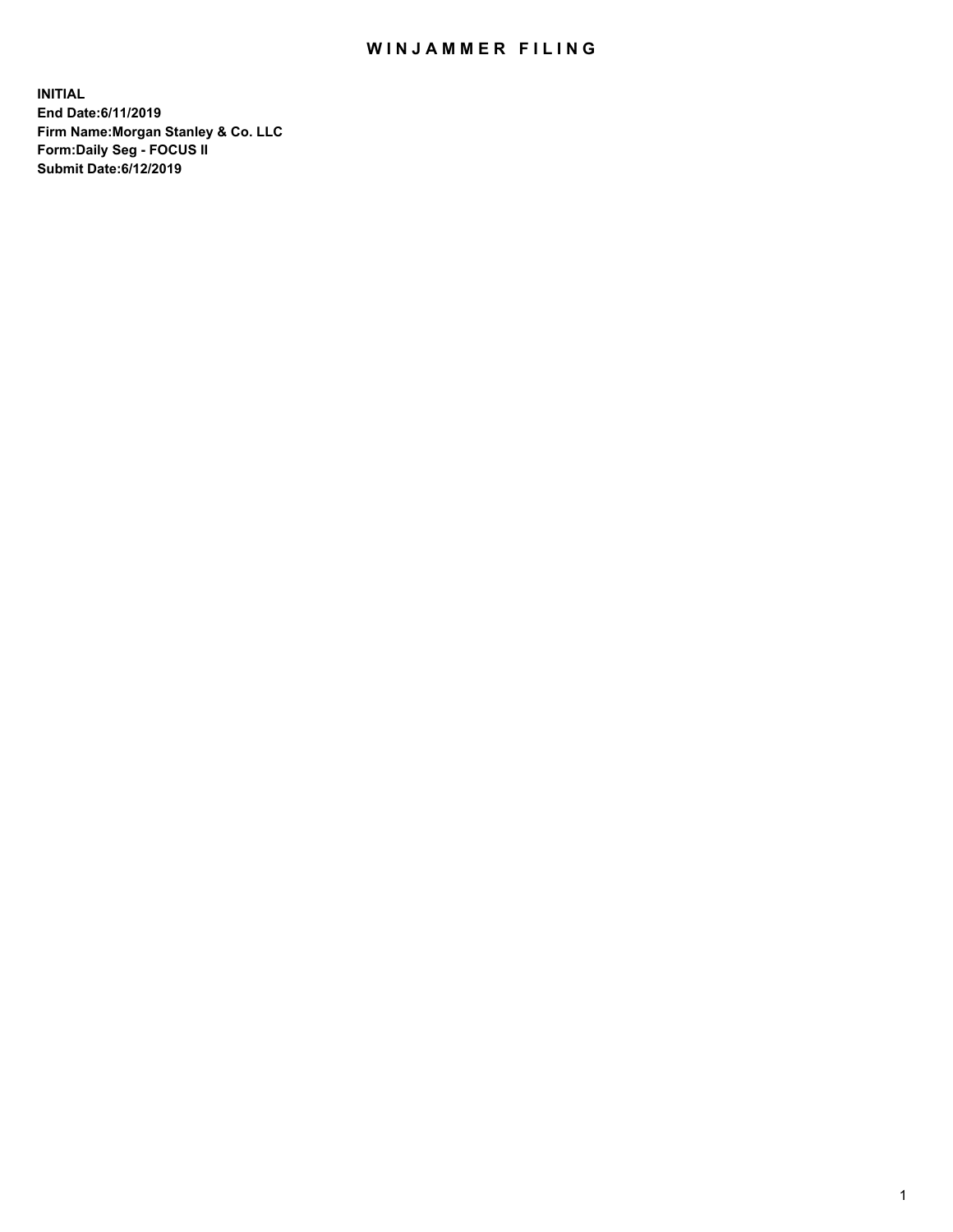**INITIAL End Date:6/11/2019 Firm Name:Morgan Stanley & Co. LLC Form:Daily Seg - FOCUS II Submit Date:6/12/2019 Daily Segregation - Cover Page**

| Name of Company                                                                   | Morgan Stanley & Co. LLC     |
|-----------------------------------------------------------------------------------|------------------------------|
| <b>Contact Name</b>                                                               | <b>Ikram Shah</b>            |
| <b>Contact Phone Number</b>                                                       | 212-276-0963                 |
| <b>Contact Email Address</b>                                                      | Ikram.shah@morganstanley.com |
| FCM's Customer Segregated Funds Residual Interest Target (choose one):            |                              |
| a. Minimum dollar amount: ; or                                                    | 235,000,000                  |
| b. Minimum percentage of customer segregated funds required:% ; or                | <u>0</u>                     |
| c. Dollar amount range between: and; or                                           | <u>0 0</u>                   |
| d. Percentage range of customer segregated funds required between: % and %.       | 00                           |
| FCM's Customer Secured Amount Funds Residual Interest Target (choose one):        |                              |
| a. Minimum dollar amount: ; or                                                    | 140,000,000                  |
| b. Minimum percentage of customer secured funds required:%; or                    | <u>0</u>                     |
| c. Dollar amount range between: and; or                                           | 0 <sub>0</sub>               |
| d. Percentage range of customer secured funds required between:% and%.            | 0 <sub>0</sub>               |
| FCM's Cleared Swaps Customer Collateral Residual Interest Target (choose one):    |                              |
| a. Minimum dollar amount: ; or                                                    | 92,000,000                   |
| b. Minimum percentage of cleared swaps customer collateral required:% ; or        | <u>0</u>                     |
| c. Dollar amount range between: and; or                                           | 0 Q                          |
| d. Percentage range of cleared swaps customer collateral required between:% and%. | 00                           |

Attach supporting documents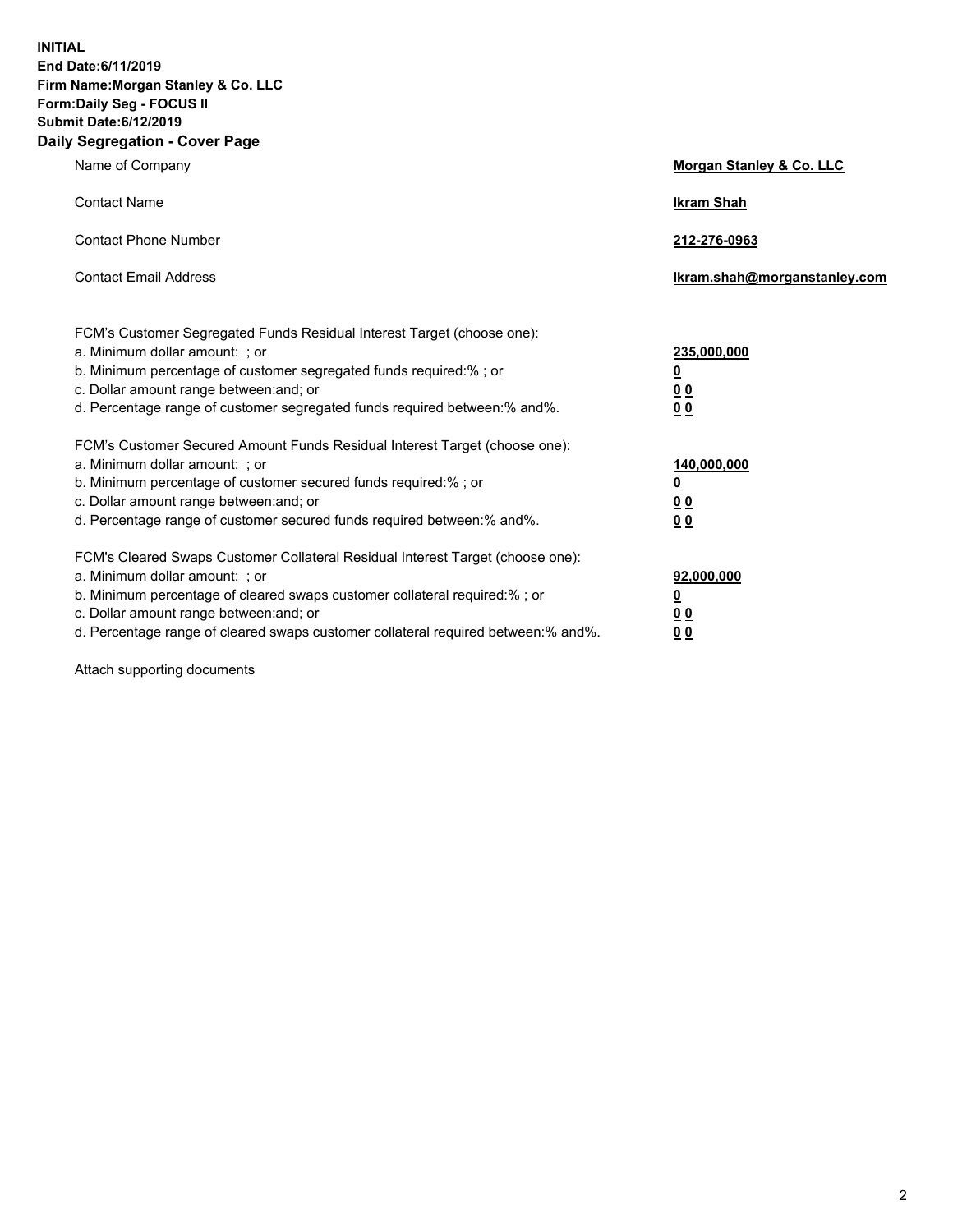## **INITIAL End Date:6/11/2019 Firm Name:Morgan Stanley & Co. LLC Form:Daily Seg - FOCUS II Submit Date:6/12/2019 Daily Segregation - Secured Amounts**

Foreign Futures and Foreign Options Secured Amounts Amount required to be set aside pursuant to law, rule or regulation of a foreign government or a rule of a self-regulatory organization authorized thereunder 1. Net ledger balance - Foreign Futures and Foreign Option Trading - All Customers A. Cash **2,916,528,228** [7315] B. Securities (at market) **2,590,135,535** [7317] 2. Net unrealized profit (loss) in open futures contracts traded on a foreign board of trade **20,098,355** [7325] 3. Exchange traded options a. Market value of open option contracts purchased on a foreign board of trade **16,324,865** [7335] b. Market value of open contracts granted (sold) on a foreign board of trade **-12,069,364** [7337] 4. Net equity (deficit) (add lines 1. 2. and 3.) **5,531,017,619** [7345] 5. Account liquidating to a deficit and account with a debit balances - gross amount **121,026,492** [7351] Less: amount offset by customer owned securities **-116,521,026** [7352] **4,505,466** 6. Amount required to be set aside as the secured amount - Net Liquidating Equity Method (add lines 4 and 5)

7. Greater of amount required to be set aside pursuant to foreign jurisdiction (above) or line 6.

## FUNDS DEPOSITED IN SEPARATE REGULATION 30.7 ACCOUNTS

- 1. Cash in banks
	- A. Banks located in the United States **129,339,798** [7500]
	- B. Other banks qualified under Regulation 30.7 **339,183,702** [7520] **468,523,500**
- 2. Securities
	- A. In safekeeping with banks located in the United States **809,310,136** [7540]
	- B. In safekeeping with other banks qualified under Regulation 30.7 **0** [7560] **809,310,136** [7570]
- 3. Equities with registered futures commission merchants
	-
	- B. Securities **0** [7590]
	- C. Unrealized gain (loss) on open futures contracts **69,438** [7600]
	- D. Value of long option contracts **0** [7610]
- E. Value of short option contracts **0** [7615] **4,740,068** [7620]
- 4. Amounts held by clearing organizations of foreign boards of trade
	- A. Cash **0** [7640]
	- B. Securities **0** [7650]
	- C. Amount due to (from) clearing organization daily variation **0** [7660]
	- D. Value of long option contracts **0** [7670]
	- E. Value of short option contracts **0** [7675] **0** [7680]
- 5. Amounts held by members of foreign boards of trade
	-
	-
	- C. Unrealized gain (loss) on open futures contracts **20,028,917** [7720]
	- D. Value of long option contracts **16,324,865** [7730]
	- E. Value of short option contracts **-12,069,364** [7735] **4,441,646,598**
- 6. Amounts with other depositories designated by a foreign board of trade **0** [7760]
- 7. Segregated funds on hand **0** [7765]
- 8. Total funds in separate section 30.7 accounts **5,724,220,302** [7770]
- 9. Excess (deficiency) Set Aside for Secured Amount (subtract line 7 Secured Statement Page 1 from Line 8)
- 10. Management Target Amount for Excess funds in separate section 30.7 accounts **140,000,000** [7780]
- 11. Excess (deficiency) funds in separate 30.7 accounts over (under) Management Target **48,697,217** [7785]

**0** [7305]

[7354] **5,535,523,085** [7355]

**5,535,523,085** [7360]

[7530]

A. Cash **4,670,630** [7580]

 A. Cash **2,636,536,781** [7700] B. Securities **1,780,825,399** [7710] [7740] **188,697,217** [7380]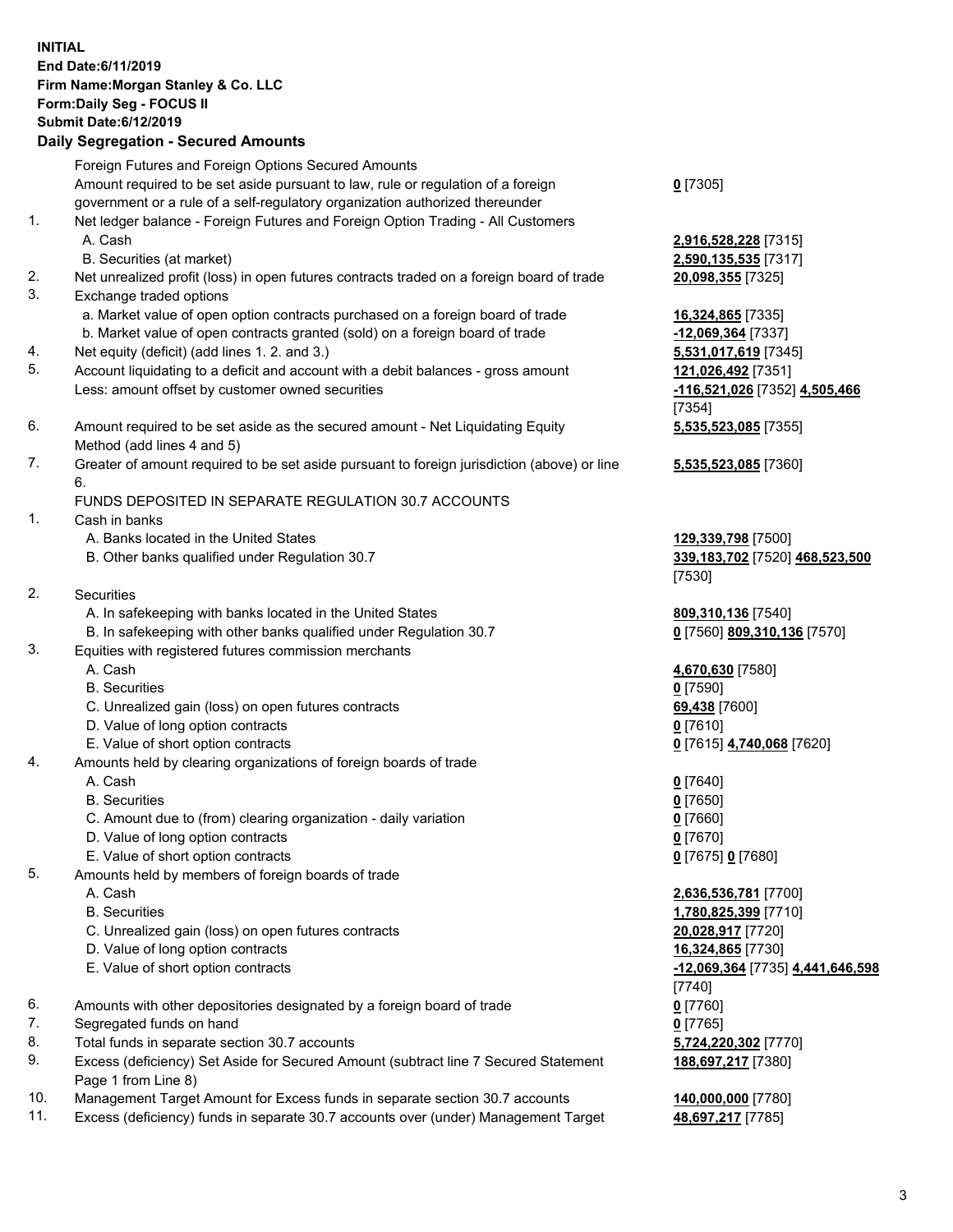| <b>INITIAL</b> | End Date: 6/11/2019<br>Firm Name: Morgan Stanley & Co. LLC<br>Form: Daily Seg - FOCUS II<br><b>Submit Date:6/12/2019</b><br>Daily Segregation - Segregation Statement |                                    |
|----------------|-----------------------------------------------------------------------------------------------------------------------------------------------------------------------|------------------------------------|
|                | SEGREGATION REQUIREMENTS (Section 4d(2) of the CEAct)                                                                                                                 |                                    |
| 1.             | Net ledger balance                                                                                                                                                    |                                    |
|                | A. Cash                                                                                                                                                               | <u>8,249,644,443</u> [7010]        |
|                | B. Securities (at market)                                                                                                                                             | 6,118,961,632 [7020]               |
| 2.             | Net unrealized profit (loss) in open futures contracts traded on a contract market                                                                                    | 2,066,518,786 [7030]               |
| 3.             | Exchange traded options                                                                                                                                               |                                    |
|                | A. Add market value of open option contracts purchased on a contract market                                                                                           | <u>473,957,935</u> [7032]          |
|                | B. Deduct market value of open option contracts granted (sold) on a contract market                                                                                   | <u>-341,986,813</u> [7033]         |
| 4.             | Net equity (deficit) (add lines 1, 2 and 3)                                                                                                                           | 16,567,095,983 [7040]              |
| 5.             | Accounts liquidating to a deficit and accounts with                                                                                                                   |                                    |
|                | debit balances - gross amount                                                                                                                                         | 165,320,942 [7045]                 |
|                | Less: amount offset by customer securities                                                                                                                            | -164,724,271 [7047] 596,671 [7050] |
| 6.             | Amount required to be segregated (add lines 4 and 5)                                                                                                                  | 16,567,692,654 [7060]              |
|                | FUNDS IN SEGREGATED ACCOUNTS                                                                                                                                          |                                    |
| 7.             | Deposited in segregated funds bank accounts                                                                                                                           |                                    |
|                | A. Cash                                                                                                                                                               | 4,226,662,559 [7070]               |
|                | B. Securities representing investments of customers' funds (at market)                                                                                                | $0$ [7080]                         |
|                | C. Securities held for particular customers or option customers in lieu of cash (at<br>market)                                                                        | 603,501,994 [7090]                 |
| 8.             | Margins on deposit with derivatives clearing organizations of contract markets                                                                                        |                                    |
|                | A. Cash                                                                                                                                                               | 6,178,251,298 [7100]               |
|                | B. Securities representing investments of customers' funds (at market)                                                                                                | 0 <sup>[7110]</sup>                |
|                | C. Securities held for particular customers or option customers in lieu of cash (at<br>market)                                                                        | 5,515,459,638 [7120]               |
| 9.             | Net settlement from (to) derivatives clearing organizations of contract markets                                                                                       | 185,564,029 [7130]                 |
| 10.            | Exchange traded options                                                                                                                                               |                                    |
|                | A. Value of open long option contracts                                                                                                                                | 473,957,935 [7132]                 |
|                | B. Value of open short option contracts                                                                                                                               | -341,986,813 [7133]                |
| 11.            | Net equities with other FCMs                                                                                                                                          |                                    |
|                | A. Net liquidating equity                                                                                                                                             | <u>10,196,884</u> [7140]           |
|                | B. Securities representing investments of customers' funds (at market)                                                                                                | $0$ [7160]                         |
|                | C. Securities held for particular customers or option customers in lieu of cash (at<br>market)                                                                        | $0$ [7170]                         |
| 12.            | Segregated funds on hand                                                                                                                                              | $0$ [7150]                         |
| 13.            | Total amount in segregation (add lines 7 through 12)                                                                                                                  | 16,851,607,524 [7180]              |
| 14.            | Excess (deficiency) funds in segregation (subtract line 6 from line 13)                                                                                               | <u>283,914,870</u> [7190]          |
| 15.            | Management Target Amount for Excess funds in segregation                                                                                                              | 235,000,000 [7194]                 |

16. Excess (deficiency) funds in segregation over (under) Management Target Amount Excess

**48,914,870** [7198]